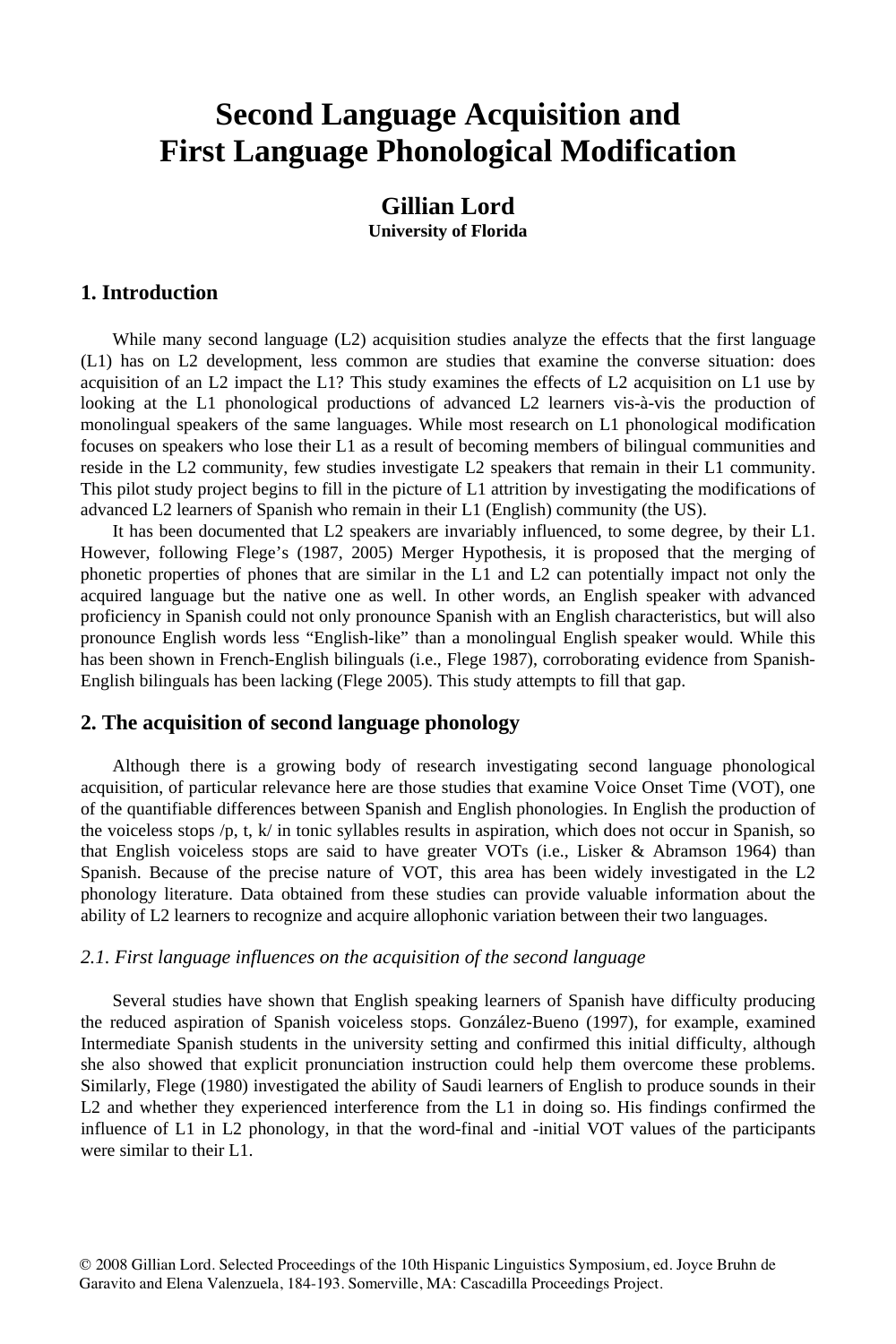Further work by Flege (1987) attempted to explain this L1-L2 relation through the development and formation of phonetic categories. In this study Flege investigated Spanish speakers' articulation of English voiceless stops in carrying out imitation tasks. Using a VOT continuum to evaluate accuracy of pronunciation, he discovered that the speakers who were able to accurately produce English /t/ had formed a phonetic category  $\{t^h\}$ , allowing them to pronounce the stop with aspiration and achieve VOT values consistent with those of native English speakers. Those who articulated English stops with less aspiration, and thus had shorter VOT values, were analyzed as either having incorrect phonetic categories or as having not yet formed a separate phonetic category for English /t/. Flege also found that age of acquisition can be an important factor in this process of developing phonetic categories, as the speakers who had learned English at an early age were more likely to have formed a phonetic category for English /t/ than those who learned English later. Of course, Flege (i.e., 2005) recognizes, as have others, that age is a factor that is difficult to isolate from other relevant factors such as language use and language input, thereby making its role hard to categorize.

Flege's (1991) later work continued with this same vein of investigation, but refined his hypothesis to propose the Speech Learning Model (SLM). This model, through Equivalence Classification, stipulates that speakers who learn an L2 early (as children) will establish two different categories for their two languages (i.e., Spanish and English). Based on bilingual VOT data, Flege proposes those who learn an L1 and an L2 earlier rather than later can, in a sense, separate their two languages by separating the sounds. However, he also predicts that adults learning a second language are not able to create two unique categories for sounds that are similar in the two languages and will therefore classify the L2 sound using the L1 category. This erroneous classification will, of course, result in nonnative-like VOT values in the L2. Thus, Equivalence Classification leads to the conclusion that if one cannot form a new category for an L2 sound, one cannot produce that sound authentically.

Another study, Thornburgh and Ryalls (1998), also looked at the influence of age on the VOT values of English stops produced by Spanish-English bilinguals. The authors hypothesized that Spanish speakers who had learned English prior to age 12 should more closely approximate English VOT values than those who had learned English after age 12. They found that the pre-12 participants produced more accurate English VOTs than the post-12 group, and made a larger distinction between their voiced and voiceless stops, indicating that learning English prior to the age of 12 may have enhanced their ability to correctly distinguish the L1 and L2 categories.

Of course, there are numerous other studies that investigate VOT acquisition in second languages, although in the interest of conciseness this review focuses on those studies that lay the groundwork for the present study. Yet even from this admittedly brief review, it is clear that the work that has been done exploring an L2 learner's ability to acquire new VOT values, and the difficulty<sup>1</sup> encountered in doing so, has confirmed a significant role for the L1 in this process. However, less common are studies that examine the converse situation: does acquisition of an L2 impact the L1? The following section presents some of the research that exists regarding this topic, although there is a much smaller body of work in this area than in the previous.

#### *2.2. Second language influences on the first language*

1

Most research on L1 change focuses on speakers who lose their L1 as a result of becoming members of bilingual communities and reside in the L2 community (i.e., Armour 2000; Bolonyai 1998; Major 1992; Porte 1999; Seliger & Vago 1992; Sorace 2000; Waas 1993, *inter alia*)*.*

 $<sup>1</sup>$  The term "difficulty" is admittedly vague, although it is beyond the scope of this paper to address all the possible</sup> reasons L2 learners encounter problems during language acquisition. One possibility is that those features that are more marked in the L2 will be those that are most difficult to acquire successfully, as predicted by the Markedness Differential Hypothesis (Eckman 1977, 1985, 1991). Another possibility is what Major calls the Similarity Differential Rate Hypothesis (Major & Kim 1996); that is that the "difficulties" we observe in L2 learning are not so much a result of similarities or differences between languages or systems but rather the rates at which different aspects are learned, which is determined by their similarities to or differences from the L1 system. As we have said, it would be impossible for this paper to address the possible causes or interpretations of difficulties that students encounter in learning an L2; suffice it to say that we recognize the issue is a complex one and use the term in its most general and comprehensive sense here.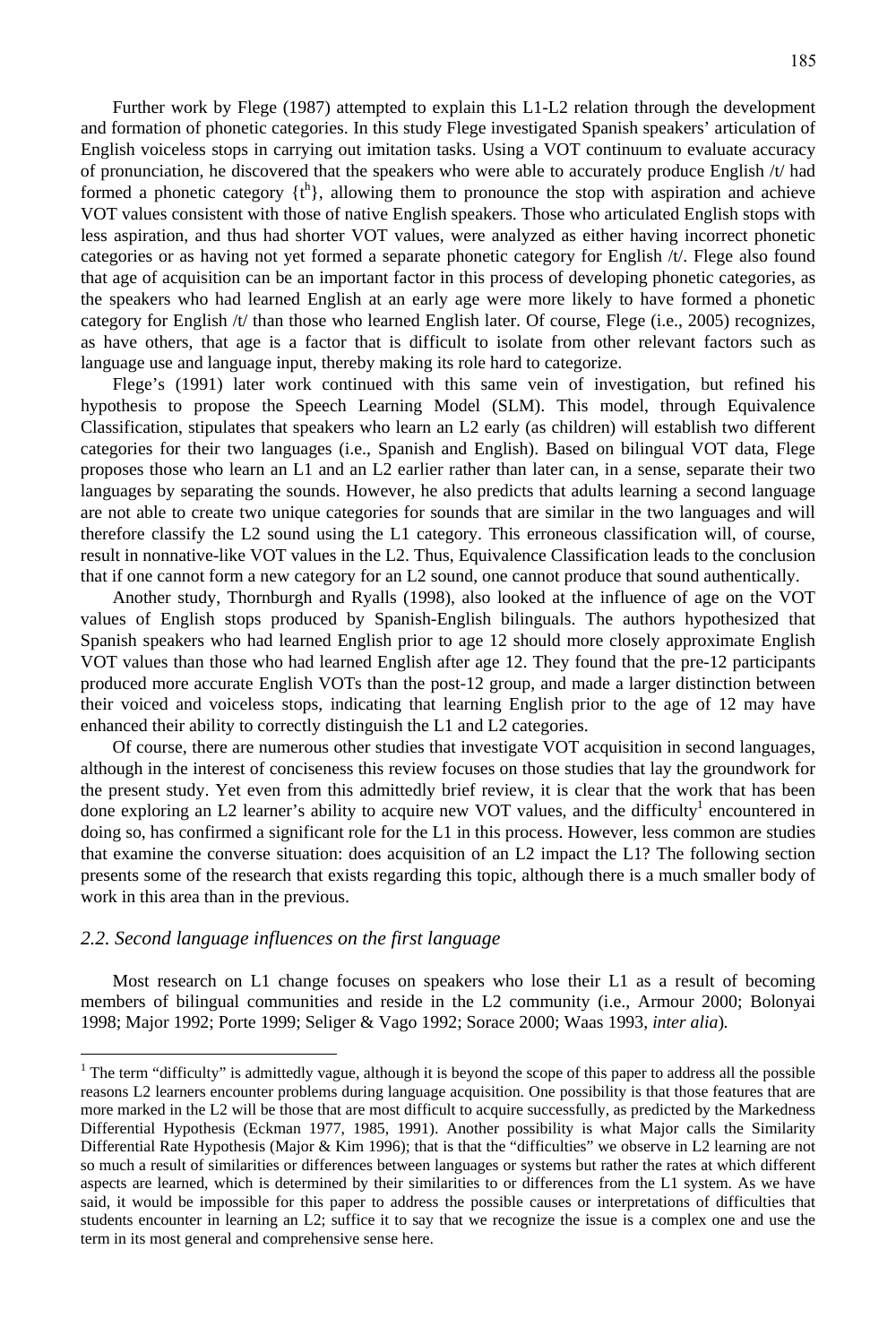Major (1990) studied L1 loss among native English speakers living in Brazil, and suggested that individuals who acquire an L2 as adults cannot preserve native-like pronunciation in both their L1 and L2. Therefore, learners are left with three options: they can preserve their L1 without achieving nativelike L2 pronunciation; they can lose their L1 and achieve native-like L2 pronunciation; or learners can fall short of native-like pronunciation in both L1 and L2. To test these possibilities, he recorded VOT data from English-Portuguese bilinguals in both languages and found that although L2 learners usually maintain their L1 without achieving native-like L2 pronunciation, this option only came somewhat close to describing two of the participants in this study. One participant fit the second hypothesis, demonstrating native-like L2 pronunciation, but losing native-like L1 pronunciation. The third hypothesis characterized the other two subjects, whose L1 and L2 differed significantly from that of native speakers. Major continued this investigation into the effects of L2 on L1 in Brazil in a later study (1992), this time expanding his hypothesis to propose that the L2 influences the L1, with a direct relationship between L2 proficiency and L1 loss. Major predicted that L1 loss would be associated with L2 proficiency. His results showed that command of Portuguese was indeed correlated with loss of English, especially in casual speech.

Flege (1987) also investigated this issue of L1 change or loss, as a precursor to his Equivalence Classification theory. As noted in the previous section, Flege works under the premise that learners can create unique phonetic categories for new L2 phones, but not similar ones, based on the model of Equivalence Classification. Under this view, learners should associate similar phones in their L1 and L2, which thus restricts their ability to realize sounds with standard VOT values in both languages. In other words, learners merge similar sounds due to a lack of separate phonetic categories, and realize similar phones with similar VOT values in L1 and L2; Flege classifies this process of combining categories in his Merger Hypothesis. Category merger is one possible explanation for difficulties individuals have in pronouncing L2 sounds, but could also be responsible for L1 changes as a result of L2 acquisition. Flege analyzed the pronunciation of English /tu/ and French /tu/ and /ty/ of both L1 English and L1 French bilinguals and found that the speakers' L2 did in fact influence their L1, though the L1 English speakers showed greater effects in their L1 than the L1 French speakers. Moreover, Flege posited that because the VOT values showed mutual influence of L1 and L2, Equivalence Classification could be responsible for the hybrid values, meaning that the speakers had not formed new phonetic categories for similar sounds, but rather merged them. These studies seem to demonstrate that the L1 phonological system may be susceptible to modifications as a result of learning an L2.

At the same time, however, few studies investigate L2 speakers who remain in their L1 community (as opposed to immigrants living in the L2 environment). The relatively few studies there are in this area, however, can provide some preliminary insights into this phenomenon. In the case of early bilinguals, there is evidence that these speakers may continue to be influenced by their L1 even well into adulthood, and perhaps vice versa (Caramazza, Yeni-Komshan, Zurif & Carbone 1973). These authors suggest that in bilingual speakers, the L1 categories can be modified upon learning an L2, so that their L1 categories are no longer like those of monolingual speakers. Other studies have found similar results. A case study by Sancier and Fowler (1997) investigated VOT values in a Portuguese-English bilingual speaker. They found that both the L1 and the L2 values differed from the monolingual norms, "drifting" between the two. In a related study, Bullock, Toribio, González and Dalola (2006) investigated VOT values in L1-L2 code switching tasks by bilingual speakers. They found that the English L1 speakers, when anticipating or recovering from a code switch, demonstrated VOT values in English that were lower than monolingual values; in other words, their first language appears to have suffered a degree of modification under the influence of their second.

Even though these studies have provided valuable insight into the mutual effects of L1 and L2, they remain limited in number, and it is still unclear whether or not a learner's first language is truly modified in the process of acquiring or using an L2. Voiceless stops provide a fertile testing ground for obtaining such data considering the abundant L2 research done in this area. Therefore, this study explores these questions as applied to Spanish and English voiceless stops, using VOT as a quantifiable basis for comparison of bilingual to monolingual VOT values.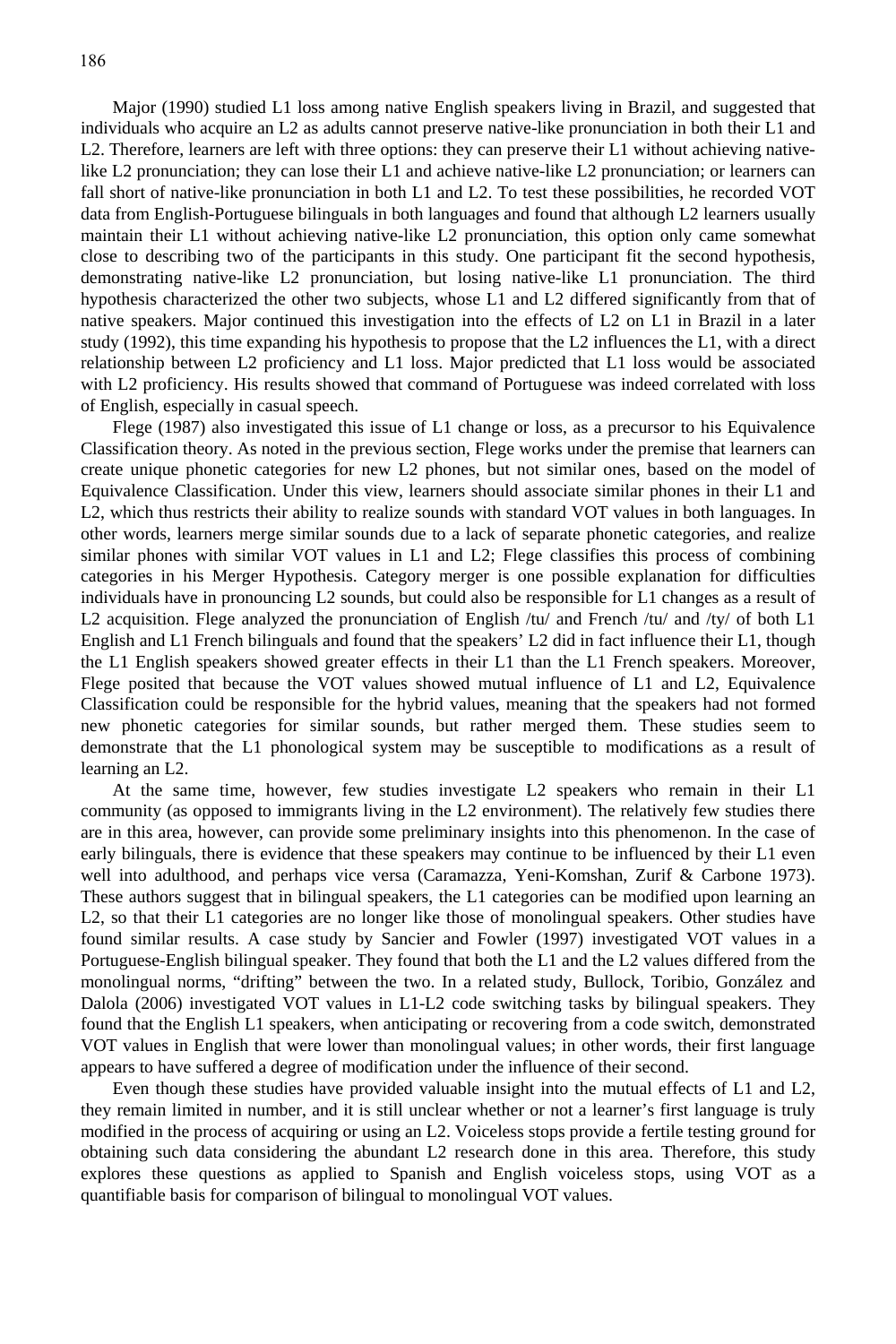#### **3. Methodology**

#### *3.1. Research Questions*

The research questions that guided this investigation were the following:

- 1. How do the English VOT values of /p, t, k/ produced by advanced learners of Spanish (L1 English) compare to those produced by monolingual English speakers?
- 2. How do the Spanish VOT values of /p, t, k/ produced by advanced learners of Spanish (L1 English) compare to those produced by monolingual Spanish speakers?

Question (1) is the main motivation behind this research study, asking about the influence of the L2 on the L1: by knowing (and accurately producing) L2 sounds, does a speaker necessarily restructure her/his L1 also? Question (2), in contrast, essentially asks the same question asked by the researchers whose work was reviewed above: does the L1 influence L2 phonological production? Even though this is not the primary focus of this study, these questions are necessary to gain an understanding of the L1- L2 interaction. In other words, in order to find speakers whose L1 has been modified by the L2, we must find speakers whose L2 is advanced. Therefore, both questions are addressed in these data.

Based on the above studies and on the premises of the Merger Hypothesis and Equivalence Classification, it is hypothesized that English speakers who have learned Spanish will produce VOT values for English /p, t, k/ that are shorter (i.e., less aspirated and thus more Spanish-like) than those of monolingual English speakers, confirming a role for the L2 in L1 pronunciation. Further, it is expected that English-speaking learners of Spanish will produce VOT values for Spanish /p, t, k/ that are longer (i.e., more aspirated and thus more English-like) than those of monolingual Spanish speakers.

#### *3.2. Participants*

A total of 15 participants took part in this study. Participants were divided into three groups: the experimental group and two control groups. The control groups consisted of English monolinguals  $(n=7)$  and Spanish monolinguals  $(n=3)$ , while the experimental group consisted of native English speakers with advanced proficiency in Spanish (n=5). The monolingual speakers in the control groups grew up in either Spain or the United States, spoke only their L1 in their households and had not studied any other language in high school or college. There was no placement test administered to assess proficiency of the experimental group, but their high proficiency was determined through the researcher's personal knowledge of their linguistic skills, as well as based on the fact that they were all graduate students or professors of Spanish who had studied, spoken and/or worked with Spanish for a minimum of 10 years. These participants all reported using Spanish for their profession, to teach and to carry out research and/or graduate coursework, although they primarily used their native English at home.

#### *3.3. Tasks*

Tasks were carried out in a digital language lab or in a quiet room with a digital voice recorder and head-mounted microphone. Participants first filled out a language background questionnaire, which was tailored to the participant's language background and asked for information regarding their language exposure, experience and use. Then participants proceeded to the recording portion of the tasks, which consisted of reading out loud a list or lists of words in isolation, as well as a paragraphlength passage, although only data from the former are discussed here. The monolingual control groups performed tasks in their native language only, while the experimental group carried out the tasks in both English and Spanish, with the Spanish tasks preceding the English. Each word list contained 36 randomly ordered words embedded within the carrier phrases *Yo digo \_\_\_\_ para ti* or "I say \_\_\_\_\_\_ for you," depending on the language. Ten words began with  $/p/$ , 10 began with  $/t/$ , and 10 began with  $/k$ ; 6 words were distracters that began with a consonant other than  $/p$ , t, k. Given the variety of vowel contexts and other consonants included in the experimental words, it was deemed unnecessary to include more than six distracters.) All words contained two syllables only, and all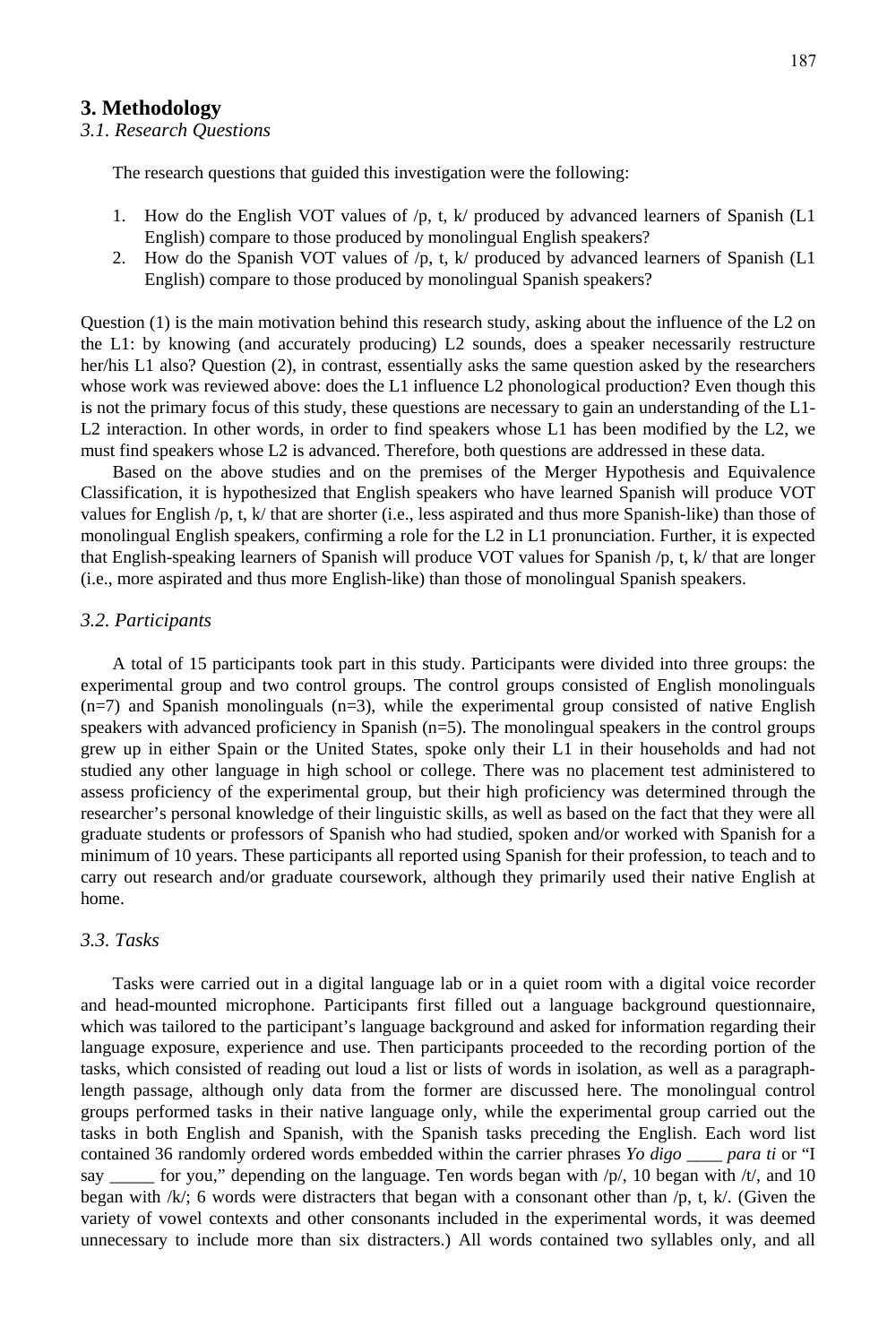words received penultimate stress. Please see the Appendix for the lists of Spanish and English words used.

#### *3.4. Data Analysis*

Individual tokens of initial  $/p$ , t, k/ were identified in the sound files, isolated, and saved separately so that each file contained only a single item from the list. This isolation process resulted in a total of 30 sound files associated with each monolingual participant, and 60 sound files for the L2 Spanish speakers (30 in English and 30 in Spanish). Isolated sound files were imported individually into the voice analysis software program Praat, version 4.4 (Boersma & Weenink, www.praat.org), which was used to measure the duration of VOT in each token. VOT was measured from the consonant release burst to the onset of periodicity of the following vowel. Both a student assistant and the author measured all tokens; in cases where these two VOT measurements differed by less than 3 ms, the average of the two was used. In the few cases where there was greater disagreement between the two measurements, both the assistant and the researcher, as well as a second student assistant, measured the VOT of those tokens again until agreement within 3ms was reached.

These VOT values were then used to calculate average values for the subjects' pronunciation of each of the sounds  $\langle \psi \rangle$ ,  $\langle \psi \rangle$ , and  $\langle k \rangle$ , which were then submitted to non-parametric statistical analyses (Mann-Whitney) comparing the experimental group's values to each of the monolingual control groups.

## **4. Results**

Table 1 shows the average VOT values per sound for each of the three groups, with standard deviations indicated in parentheses. Recall that the monolingual groups only carried out tasks in their native language, while the control group made recordings in both English and Spanish.

|              | Eng $/p/$ | $\text{Eng } / t/$ | Eng / k/ | Spn/p/   | Spn/t/   | Spn / k/ |
|--------------|-----------|--------------------|----------|----------|----------|----------|
| Monolingual  |           |                    |          | 21.202   | 24.999   | 33.914   |
| Spanish      |           |                    |          | (7.163)  | (7.929)  | (15.225) |
|              | 70.478    | 70.879             | 78.953   | 25.360   | 29.092   | 49.952   |
| Experimental | (22.841)  | (22.353)           | (22.968) | (15.850) | (13.644) | (16.150) |
| Monolingual  | 83.801    | 91.476             | 99.727   |          |          |          |
| English      | (32.178)  | (37.736)           | (24.434) |          |          |          |

**Table 1: Average VOTs by group, in milliseconds (with standard deviations)** 

The first research question asked if English speakers who have advanced proficiency in Spanish would produce English any differently than monolingual English speakers. Results of the statistical analysis, as shown in Table 2 below, reveal that there is no difference in the production of  $/p$  or  $/t$ between the two groups. For /k/, the English speakers who have learned Spanish produce significantly less aspiration in English than monolingual speakers.

|                                                         | English $/p/$ | English $/t/$ | English $/k/$ |  |
|---------------------------------------------------------|---------------|---------------|---------------|--|
| Mann-Whitney U                                          | 17.000        | 7.000         | 5.000         |  |
| Wilcoxon W                                              | 32,000        | 22,000        | 20,000        |  |
|                                                         | $-0.081$      | $-1.705$      | $-2.030$      |  |
| Exact Sig. $[2*(1-tailed Sig.)]$                        | 1.000         | 0.106         | $0.048*$      |  |
| Toble 2: I 1 English in English vs. Monelingual English |               |               |               |  |

#### **Table 2: L1 English in English vs. Monolingual English**

It is also important to know, however, if these English speakers have achieved advanced proficiency in their pronunciation of their L2, Spanish. Recall that the second research question asked how their production of Spanish compares to monolingual Spanish speakers. The results, shown below in Table 3, indicate that there is no statistical difference in the English speakers' production and the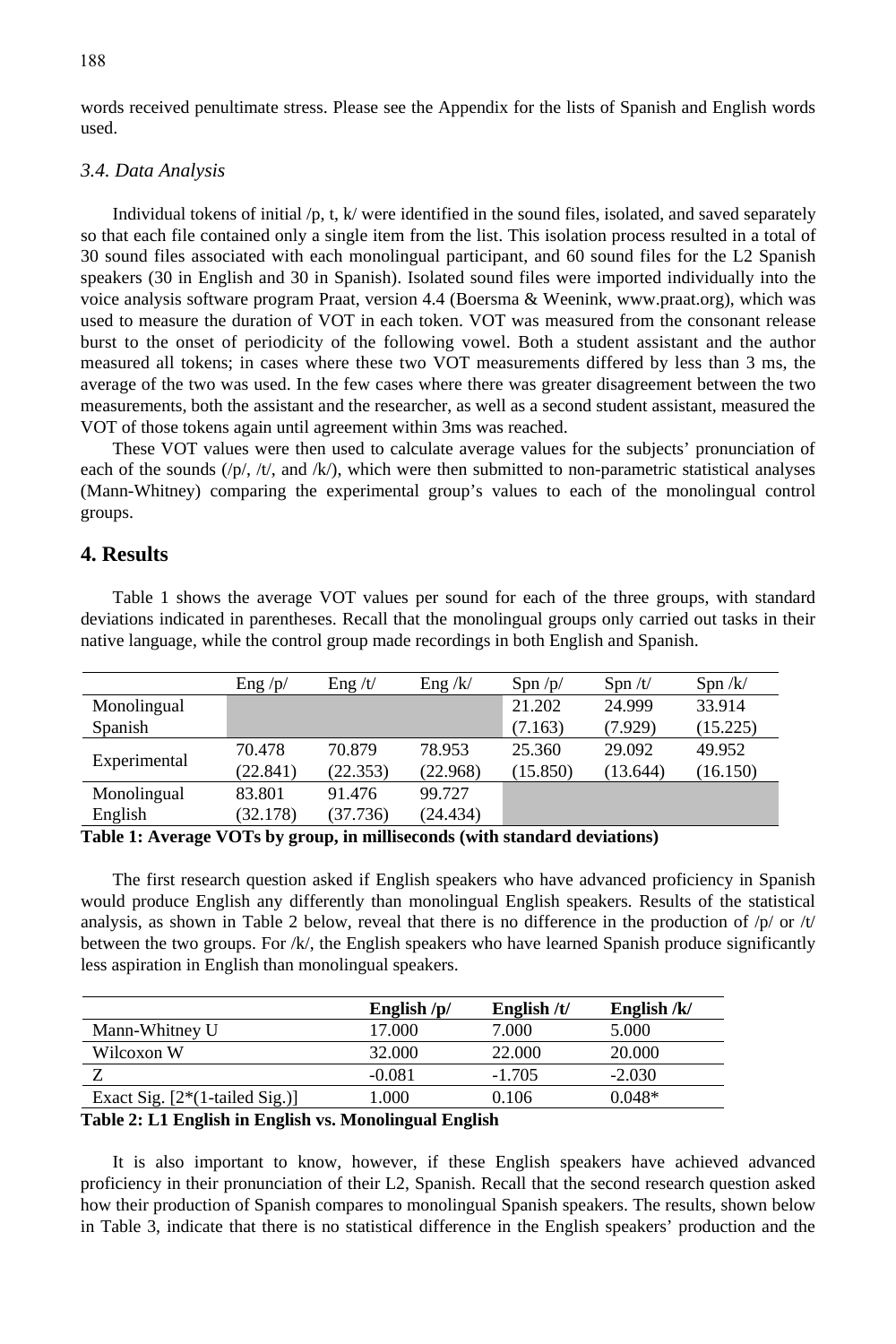|                                  | Spanish $/p/$ | Spanish $/t/$ | Spanish $/k/$ |
|----------------------------------|---------------|---------------|---------------|
| Mann-Whitney U                   | 4.000         | 3.000         | 3.000         |
| Wilcoxon W                       | 10.000        | 9.000         | 9.000         |
|                                  | $-1.043$      | $-1.342$      | $-1.342$      |
| Exact Sig. $[2*(1-tailed Sig.)]$ | 0.393         | 0.250         | 0.250         |
|                                  | _____<br>___  |               |               |

Spanish speakers' production. In other words, these learners of Spanish have been able to suppress the aspiration from their L1 in order to authentically produce L2 sounds.

**Table 3: L1 English in Spanish vs. Monolingual Spanish** 

In summary, then, we had hypothesized that English speakers who have learned Spanish will modify their L1 values in English /p, t, k/ to resemble shorter Spanish VOTs. This hypothesis was not confirmed, as the only consistent and significant L1 modification this group shows is in their production of  $/k$ ; their production of  $/p$ , t/ resembles that of the monolingual English speakers. It was also expected that these English-speaking learners of Spanish would produce native-like VOT values for Spanish  $/p$ , t, k. This hypothesis was confirmed, as there is no statistical difference found between the Spanish /p, t, k/ of the experimental group and the Spanish /p, t, k/ of the monolingual Spanishspeaking control group.

#### **5. Discussion**

The two primary premises behind this study were Flege's Equivalence Classification and Merger Hypothesis. There is support for Equivalence Classification in the statistical results, in that the English speakers proved to be successful at suppressing aspiration when speaking in Spanish. It is worth noting, however, that in English both aspirated and unaspirated (as well as unreleased) allophones of /p, t, k/ exist, so it is not a brand new sound the speakers have to learn but rather a new distribution. Further, it is possible that short-lag stops may be a universally unmarked tendency (Kewly-Port & Preston 1974). In other words, it would be relatively easier for English speakers to learn to pronounce Spanish-like VOTs than it would for Spanish speakers to learn to produce English-like VOTs. Future research will have to determine if universal principles play a part in this finding. In terms of the Merger Hypothesis, there is little evidence in these data to confirm the influence of a learner's L2 on the existing L1 system, as the experimental group only showed significantly different L1 pronunciations of one sound, /k/.

Although the hypotheses were not confirmed through the statistical analysis, visual examination of the data reveals a definite trend toward the hypothesized outcomes, as can be seen in Figures 1, 2 and 3 below. The bars in the figures represent the average VOT values produced by the experimental group for each of the three sounds in question; the dotted line represents the VOT value produced by the monolingual English group, and the dashed line represents the VOT value produced by the monolingual Spanish group.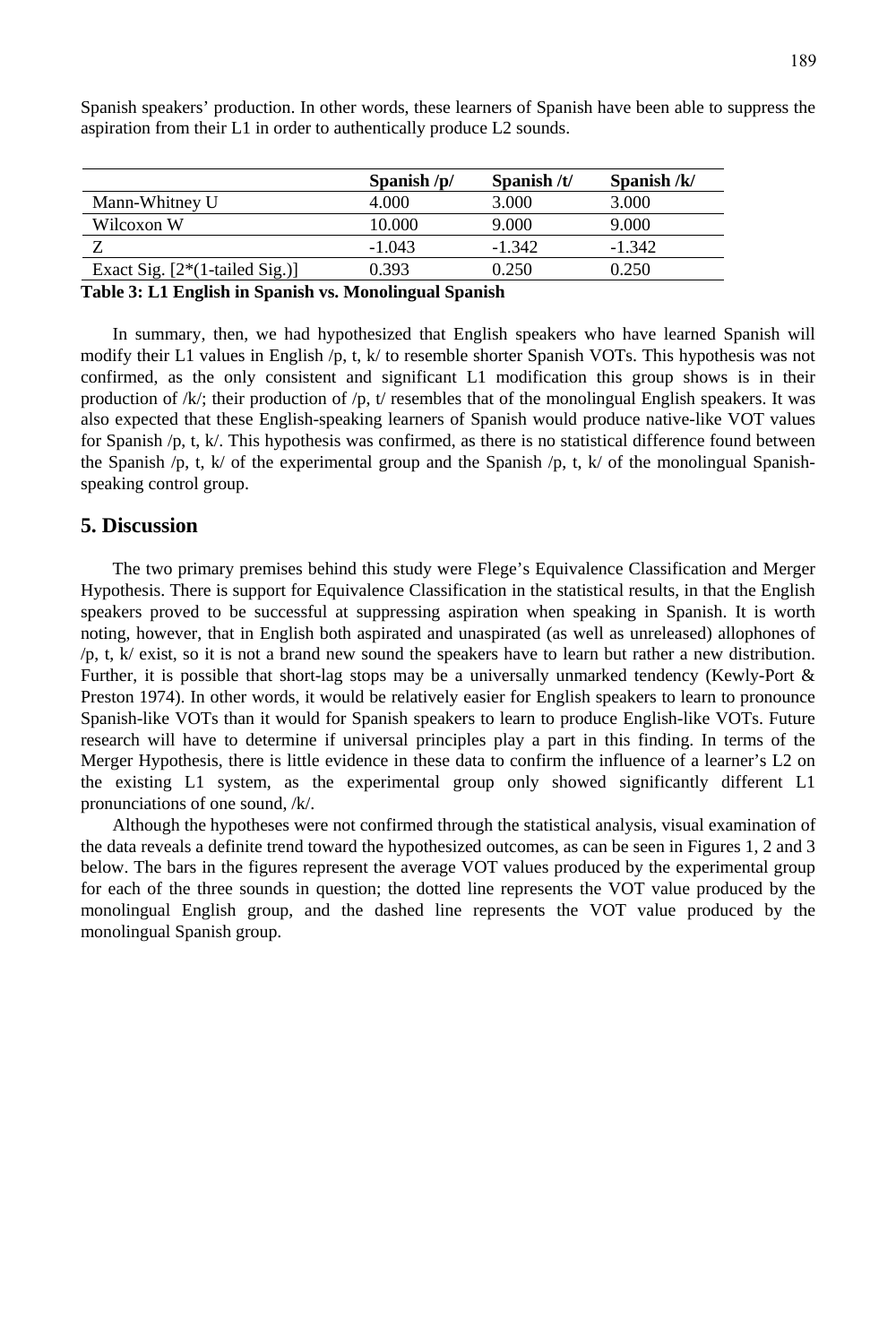

**Figure 1: VOT values for /p/** 



**Figure 2: VOT values for /t/** 



**Figure 3: VOT values for /k/** 

In each of the three figures, one clear trend emerges: the experimental group produces VOT values for each of the three sounds that are intermediate to the monolingual values of the English and Spanish speakers, in both English and Spanish. In other words, the participants in the experimental group have indeed experienced a degree of merger between their L1 and L2 categories, producing both languages differently than monolingual speakers do.

## **6. Conclusion**

This study has offered tentative support for the Merger Hypothesis (Flege 1987) and shows that it is possible for L1 modification to occur, even when the learner has remained in an L1 community. These findings show that the L1 and the L2 interact to produce a hybrid system subject to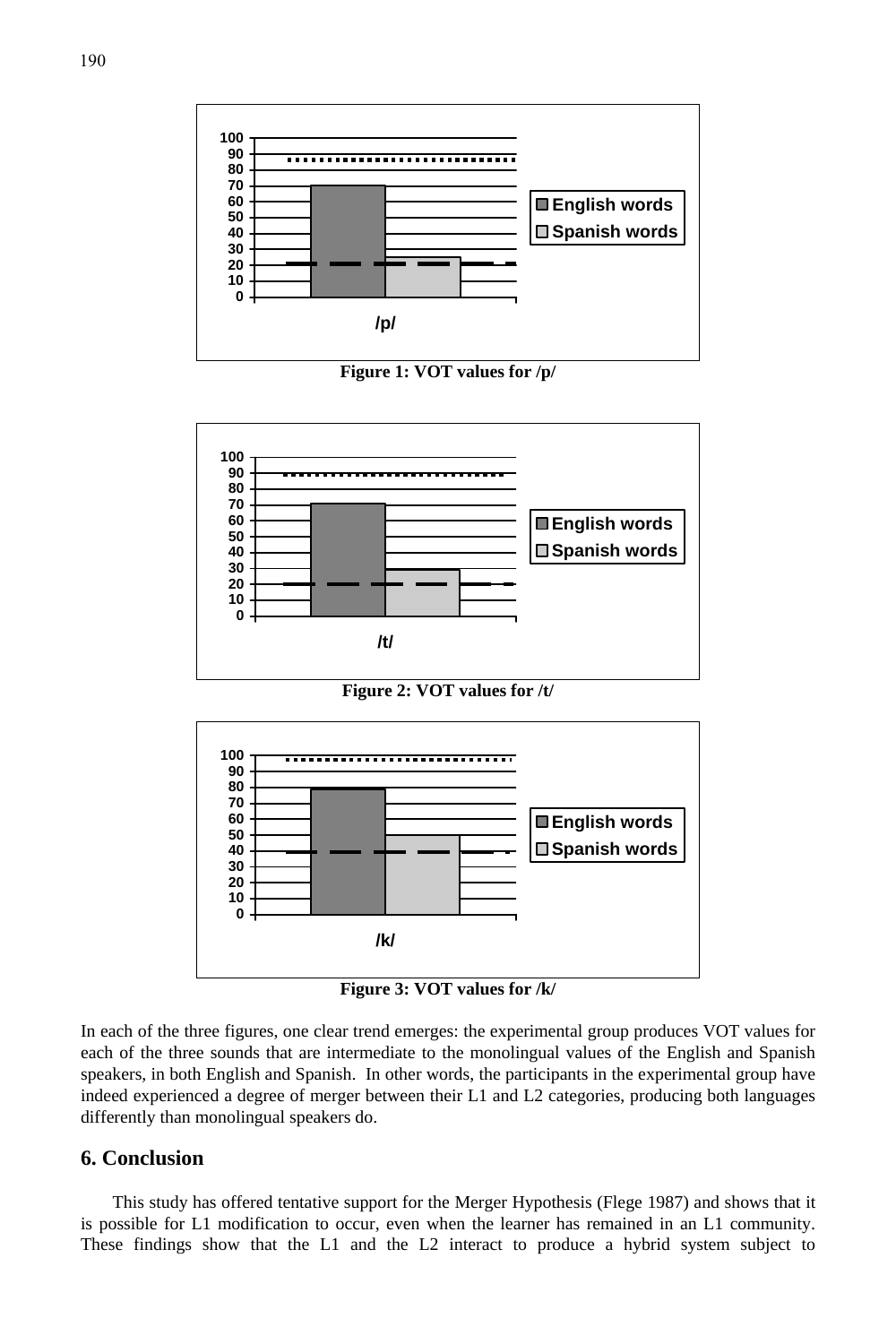modification, and offer insight into how L2 learners manage assimilation of two linguistic systems, in keeping with the Merger Hypothesis and Equivalence Classification.

As with any investigation, there are some limitations to this study that may have impacted the results and should be considered and corrected in future work. To begin with, the sample size in this pilot study was extremely small, which could have affected the statistical tests and, by extension, the internal validity of the study. An examination of standard deviations also reveals that variability is not uniform even within participant groups. This too could be related to the small number of participants, whereas a larger group might have yielded more heterogeneous samples, or at the very least afforded the opportunity to discard some of the most extreme outliers. As always, when working with bilinguals, it is extremely difficult to ensure homogeneity of language levels (of the L1, L2 or both), and a larger sample size might help to remedy this shortcoming as well.

At the same time, it must be recognized that the experimental group in this study does indeed differ from Flege's (i.e., 1987), in that they were not immersed in the L2 environment at all times, but only during limited periods of their daily professional lives. Therefore, in order to more accurately replicate Flege's work, and to truly find evidence from Spanish-English bilinguals that would mirror his French-English bilinguals, a different group of participants would need to be investigated; namely, this study could be replicated with a group of English speakers living in a Spanish-speaking country at the time of testing and for an extended period of time. The data obtained from this group would be more comparable to those obtained in Flege's study.

Nonetheless, it is interesting to explore how the L1 and L2 systems of advanced L2 speakers may be modified without this intense immersion, as the results presented here have suggested is possible. This is a new area of research that is just now opening up, as was discussed above. Future research could benefit by extending these investigations of L1 modifications while still in the L1 environment, and could investigate a number of variations on the data presented here. For example, it could be enlightening to expand the tasks to include a variety of speech patterns, such as spontaneous speech, or more extended discourse, given that Major (1992) found that the effects of L2 interference in L1 are dependent, among other things, upon the amount of attention the speaker is paying to her/his speech. Also worthy of investigation are other sounds in English and Spanish. VOT provides a fertile testing ground as there is ample L2 research in this area, and VOT is an easily quantifiable phenomenon. However, it is possible that there are other phonological areas that are more susceptible to interference or language transfer, such as vowels (i.e., Flege 1987).

Studies in these areas would provide valuable information in the ongoing investigations into the relationship between L1 and L2 in the language acquisition process and could help to further elucidate the workings of the bilingual mind in showing how language learners deal with and treat two linguistic systems (Grosjean 1985, 1989; Grosjean & Soares 1986). Some participants in the present study commented on their language background questionnaires that they felt "clumsy" in their L1 after studying an L2 or spending time abroad. The preliminary data presented here, although tentative, begin to offer an explanation for these types of sentiments and provide encouraging enough findings to continue the investigation.

#### **Acknowledgments**

Special thanks go to Sheneka Mortley, for helping to collect and analyze many of these data as part of an Honors Thesis research project, and Samuel Wicks, who helped with the data analysis. I would also like to thank Joaquim Camps, for his advice; and the graduate students in my L2 phonology seminar (Melanie D'Amico, Maria Fionda, Laurel Hodges, Heather Kaiser, Stephanie Knouse, Laurie Massery and Alex Quintanilla) for their input and reactions on an earlier version of this project. Finally, I am grateful for the comments made by two anonymous reviewers, whose suggestions have helped strengthen this paper. Any errors, of course, remain my own.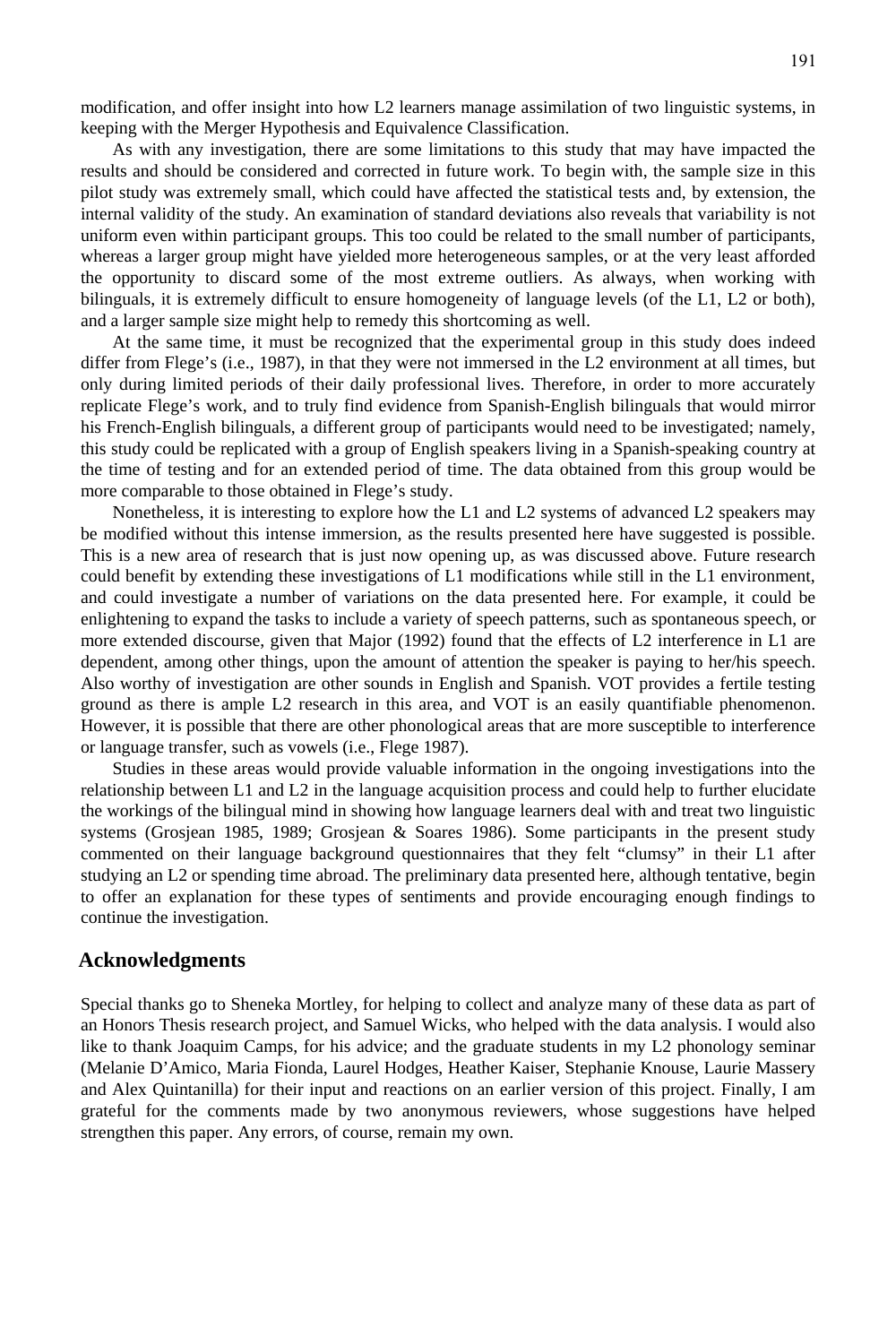## **Appendix: Words used in data collection**

| Spanish word list |  |  |
|-------------------|--|--|
|-------------------|--|--|

| 1.  | tercio | 19. | piña    |
|-----|--------|-----|---------|
| 2.  | quema  | 20. | queja   |
| 3.  | pipa   | 21. | fama    |
| 4.  | carta  | 22. | tímido  |
| 5.  | pelo   | 23. | quitan  |
| 6.  | barco  | 24. | turno   |
| 7.  | toque  | 25. | culpa   |
| 8.  | quince | 26. | silla   |
| 9.  | tarde  | 27. | tigre   |
| 10. | pena   | 28. | templo  |
| 11. | dentro | 29. | compras |
| 12. | colcho | 30. | cobra   |
| 13. | pulga  | 31. | marcha  |
| 14. | tuco   | 32. | parte   |
| 15. | pase   | 33. | puja    |
| 16. | genio  | 34. | tonto   |
| 17. | pongo  | 35. | pobre   |
| 18. | tabla  | 36. | caja    |
|     |        |     |         |

#### English word list

| 1.  | kinship  | 19. | ticket   |
|-----|----------|-----|----------|
| 2.  | temper   | 20. | peddle   |
| 3.  | tunnel   | 21. | debit    |
| 4.  | puddle   | 22. | kettle   |
| 5.  | cuddle   | 23. | pistol   |
| 6.  | stairway | 24. | public   |
| 7.  | package  | 25. | toggle   |
| 8.  | tamper   | 26. | breakage |
| 9.  | kennel   | 27. | pendant  |
| 10. | tangle   | 28. | capture  |
| 11. | groggy   | 29. | kitchen  |
| 12. | panel    | 30. | current  |
| 13. | tested   | 31. | melting  |
| 14. | college  | 32. | tumble   |
| 15. | popcorn  | 33. | pigeon   |
| 16. | fruitful | 34. | topping  |
| 17. | copper   | 35. | polish   |
| 18. | timid    | 36. | cabbage  |

### **References**

- Armour, William. (2000). "Identity slippage: A consequence of learning Japanese as an additional language." *Japanese Studies 20:3*, 255-268.
- Bolonyai, Agnes. (1998). "In-between languages: Language shift/maintenance in childhood bilingualism." *International Journal of Bilingualism 2:1*, 21-43.
- Bullock, Barbara E., Toribio, Almeida Jacqueline, González, Verónica & Dalola, Amanda. (2006). "Language dominance and performance outcomes in bilingual pronunciation." In M. G. O'Brien, C. Shea, J. Archibald (Eds.), *Proceedings of the 8th Generative Approaches to Second Language Acquisition: The Banff Conference,* 9-16. Somerville, MA: Cascadilla.
- Caramazza, Alfonso, Yeni-Komshian, Grace, Zurif, Edgar & Carbone, Ettore. (1973). "The acquisition of a new phonological contrast: The case of stop consonants in French-English bilinguals." *Journal of the Acoustical Society of America 54,* 421–428.
- Eckman, Fred. (1977). "Markedness and the contrastive analysis hypothesis." *Language Learning 27*, 315-330.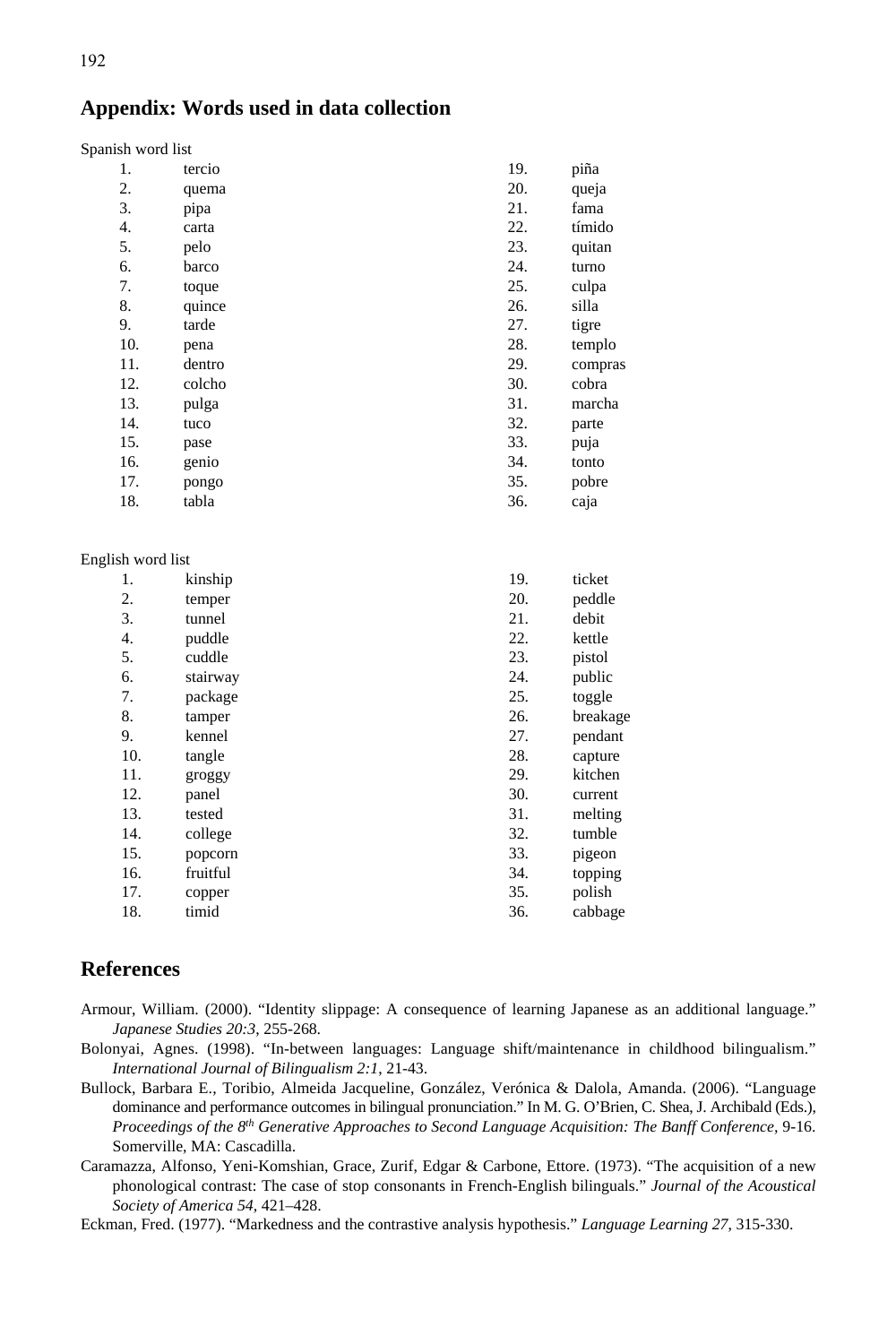- Eckman, Fred. (1985). "Some theoretical and pedagogical implications of the Markedness Differential Hypothesis." *Studies in Second Language Acquisition 7*:*3*, 289-307.
- Eckman, Fred. (1991). "The Structural Conformity Hypothesis and the acquisition of consonant clusters in the interlanguage of ESL learners." *Studies in Second Language Acquisition 7*, 289-307.
- Flege, James E. (1987). "The production of 'new' and 'similar' phones in a foreign language: evidence for the effect of Equivalence Classification." *Journal of Phonetics 15*, 47-65.
- Flege, James E. (1991). "Age of learning affects the authenticity of voice-onset time (VOT) in stop consonants produced in a second language." *Journal of the Acoustical Society of America 89:1*, 395-411.
- Flege, James E. (2005). "What is the cause of 'age' effects on second language (L2) learning?" Plenary talk presented at The Hispanic Linguistics Symposium (Workshop on Linguistic Convergence), November 10-13, 2005, Pennsylvania State University.

Flege, James E. (1980). "Phonetic approximation in second language acquisition." *Language Learning 30*, 117-134.

- González-Bueno, Manuela. (1997). "The effects of formal instruction on the acquisition of Spanish stop consonants." In W. Glass & A.T. Pérez-Leroux (Eds.), *Contemporary Perspectives on the Acquisition of Spanish. Volume 2: Production, Processing, and Comprehension*, 57-75*.* Somerville, MA: Cascadilla.
- Grosjean, François. (1985). "The bilingual is a competent but specific speaker-hearer." *Journal of Multilingual and Multicultural Development 6*, 467-477.
- Grosjean, François. (1989). "Neurolinguists, beware! The bilingual is not two monolinguals in one person." *Brain and Language 36*, 3-15.
- Grosjean, François & Soares, C. (1986). "Processing mixed languages: Some preliminary findings." In J. Vaid (Ed.), *Language Processing in Bilinguals: Psycholinguistic and Neurophysiological Perspectives*, 145-179. Hillsdale, NJ: Lawrence Erlbaum.
- Kewly-Port, Diane & Preston, Malcom. (1974). "Early apical stop production." *Journal of Phonetics 2*, 195-210.
- Lisker, Leigh & Abramson, Arthur S. (1964). "Cross-language study of voicing in initial stops: acoustical measurements." *Word 20*, 384-422.
- Major, Roy & Kim, Eunyi. (1996). "The Similarity Differential Rate Hypothesis." *Language Learning 46:3*, 465-496.
- Major, Roy. (1990). "L2 acquisition, L1 loss, and the Critical Period Hypothesis." In J. Leather & A. James (Eds.), *New Sounds 90: Proceedings of the 1990 Amsterdam symposium on the acquisition of second language speech*, 14-25. Amsterdam: University of Amsterdam.
- Major, Roy. (1992). "Losing English as a first language." *The Modern Language Journal 76:2*, 190-208.
- Porte, Graeme. (1999). "English as a forgotten language." *English Language Teaching Journal 53:1*, 28-35.
- Sancier, Michele L. & Fowler, Carol A. (1997). "Gestural drift in a bilingual speaker of Brazilian Portuguese and English." *Journal of Phonetics 25*, 421-436.
- Seliger, Herbert W. & Vago, Robert M., Eds. (1991). *First language attrition.* New York: Cambridge UP.
- Sorace, Antonella. (2000). "Differential effects of attrition in the L1 syntax of near-native L2 speakers." *Proceedings of the Annual Boston University Conference on Language Development 24:2*, 719-725.
- Thornburgh, Dianne F. & Ryalls, John H. (1998). "Voice onset time in Spanish-English bilinguals: Early versus late learners of English." *Journal of Communicative Disorders 31*, 215-229.
- Waas, Margit. (1993). "Loss of first language skills in the community: Intermediate stage." *Language Problems and Language Planning 17:3*, 225-237.